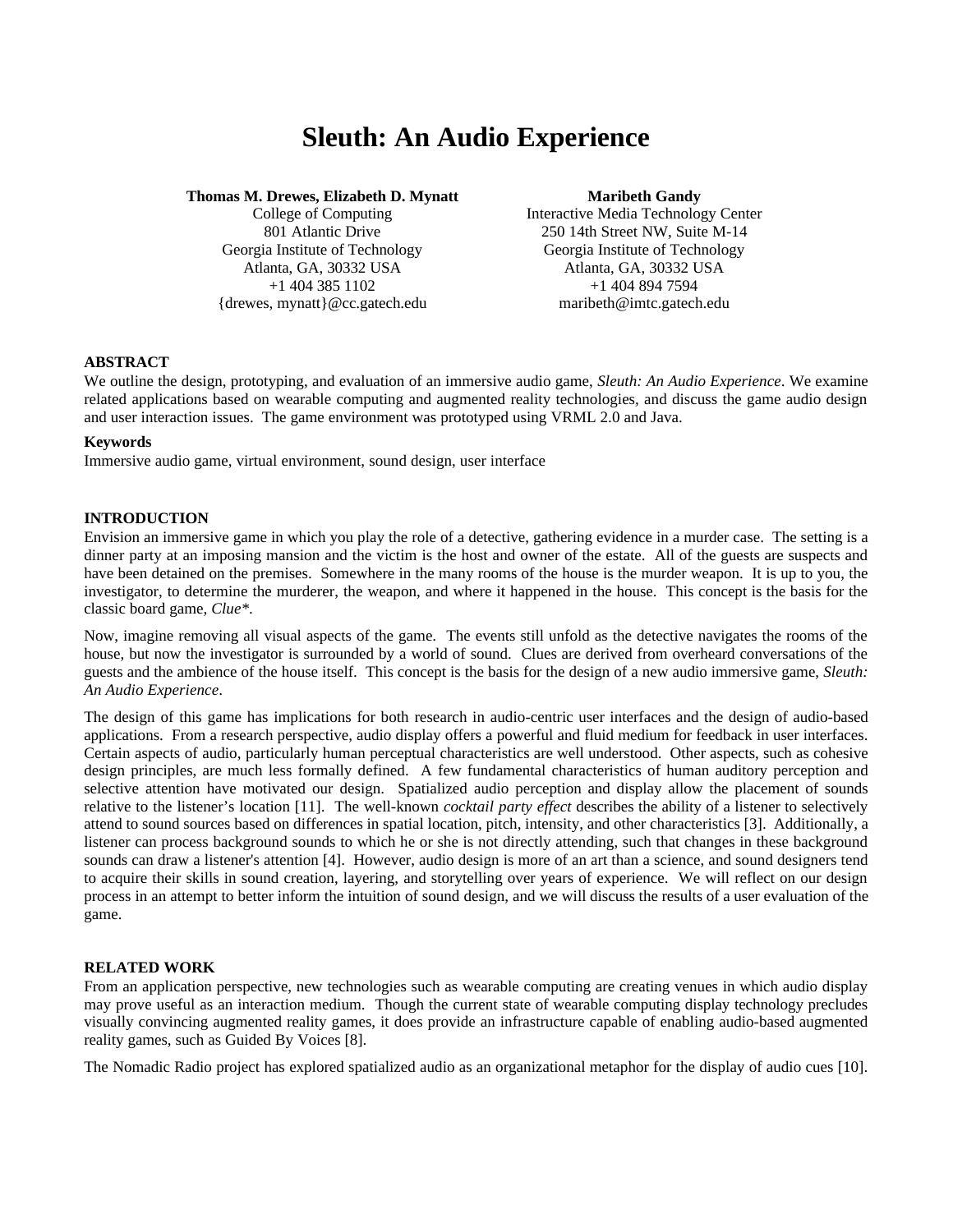The use of spatialized audio for tasks in the Nomadic Radio application such as browsing and scanning is complementary to our use of spatialized audio for navigation in a virtual space.

Audio is also a useful medium for a user to maintain awareness of actions taking place in a remote or virtual space. The Sharemon [4] and Arkola [5] work examined awareness of background activities through audio cues in single-user and collaborative workspaces, respectively. Since the action in *Sleuth* takes place in a virtual world with no visual component, sound design for awareness of events in the virtual world is essential.

The work on Audio Aura, describes a system for lightweight audio display of context-dependent ambient information [9]. The audio events in this system were typically triggered based on location. In *Sleuth*, the narrative events and ambient sounds are also location-based, revealing more pieces of the narrative as the user moves from room to room in the virtual environment. Audio Aura also provides a case study in the value of ecological sound design for ambient or background sounds.

#### **GAME OVERVIEW**

A typical interaction with the game begins with the user hearing a short narrative that describes the scenario leading up to the murder and establishes the user's role as detective. Names of the guests, the list of possible weapons, and the names of the rooms in the mansion are provided on paper to act as the detective's notebook. A floor plan of the rooms in the house is also provided, but without details of the contents or names of the rooms.

The detective then navigates from room to room, pausing to listen when something draws his or her attention, and perhaps moving towards sounds of interest. In this manner, the detective attempts to explore the house and gather enough evidence to make an accusation. Various ambient sounds and conversations between the other guests in the house serve both as evidence in the case as well as providing navigational clues to the detective. For example, if the character Professor Plum is known to have slept soundly through the night, then it is unlikely that he is the murderer. In another situation, the sound of billiard balls clicking against one another and the banter of the players would suggest that the detective had entered the game room.

Once the detective decides that enough information has been acquired to deduce the perpetrator, the detective declares a murderer, a weapon, and a location. If the guess is right, the detective has won the game. If the guess is incorrect, the detective will have to revisit the rooms of the house to gather more evidence.

#### **DESIGN ISSUES**

As we began our design of the system, several key design issues emerged: cue design and identification, avoiding information overload, basic navigation design, navigation feedback, and designing the interactive narrative.

#### **Cue Design and Identification**

A simple, but essential element of sound design involves the ease of identification of a given sound or combination of sounds. Human listeners are adept at creating stories to explain individual sounds or sequences of sounds—even stories not intended by the sound designer [4]. In some cases, a sound by itself may be quite ambiguous in meaning. Put in context with other sounds, including narration or dialog, the meaning of the sound can be made clearer. As we selected the audio elements of our soundtrack, we noted which sounds had the greatest potential for ambiguity and tried to put them in a contextual relationship with other sounds to clarify the meaning.

For example, as the avatar enters one of the rooms, a distant gunshot and voices can be heard. Moving closer to the corner of the room with a window triggers a further sequence of sounds: the scraping sound of a window opening leads to a quick fade up of another gunshot, outdoor ambience, and the dialog of two characters in conversation during practice on the skeet shooting range. The combination of sounds is intended to establish a cause and effect relationship between approaching the corner of the room and opening a window, as well as establishing that the conversation is outside of the house.

#### **Avoiding Information Overload**

A naïve view of audio design might sugges t that "more is better." The value of a rich and thoroughly detailed sound environment cannot be overstated—sound design for a Hollywood film frequently makes use of a dense, layered soundtrack to support the accompanying imagery. However, a listener who is also viewing the primary imagery can more easily interpret a dense soundtrack. Human visual dominance over the auditory system helps ensure that we turn to our visual system to disambiguate unclear or complex audio stimuli [12].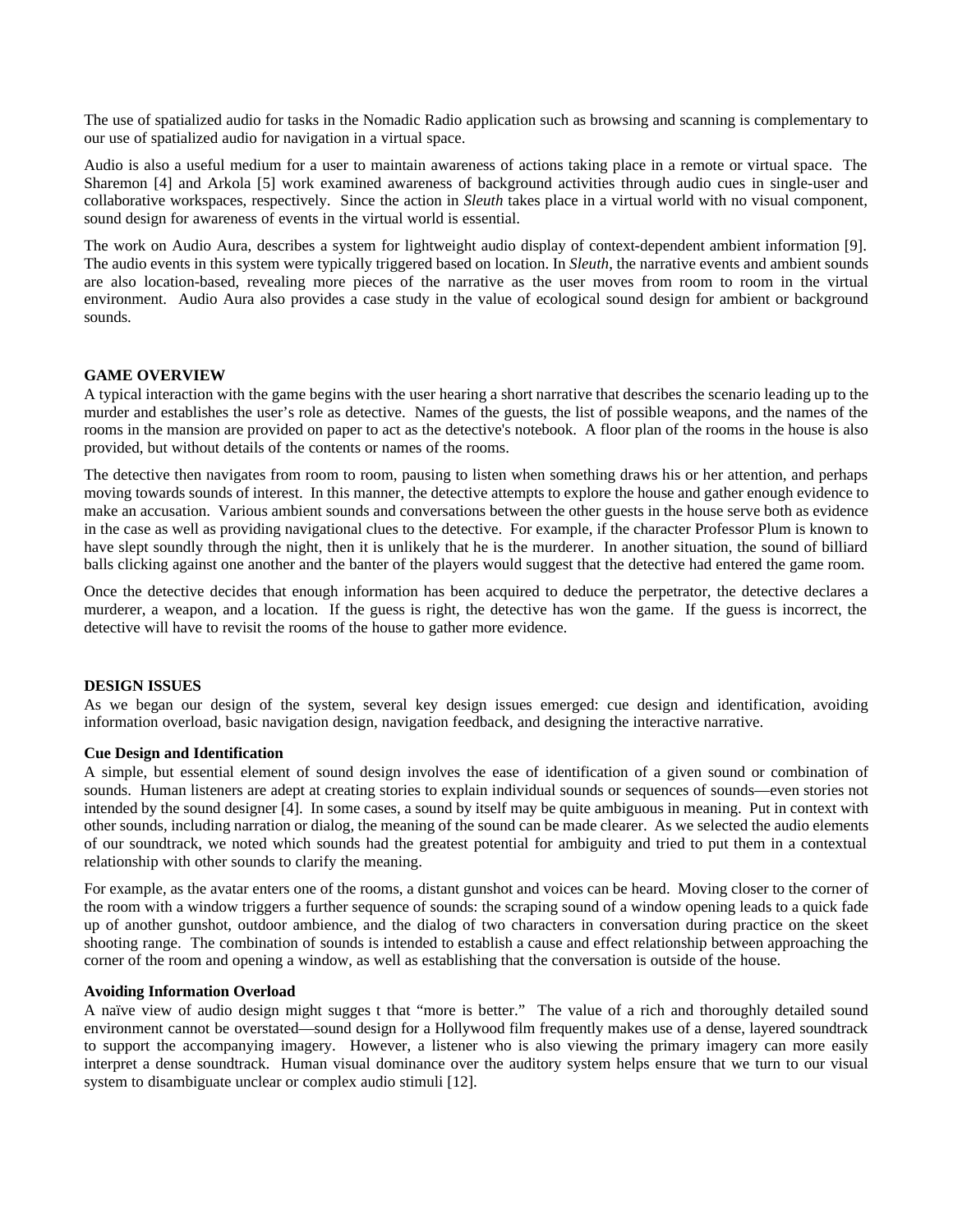Since our system lacks visuals, careful attention was paid to the layering of elements in the soundtrack and the pacing of narration and ambient presentation. For example, when creating room ambience, it was necessary to balance the salience of the background audio with the clarity of the dialog between characters. The ambience of the game room is perceptible enough that anyone familiar with the sound of billiard cues and balls in action will recognize it. At the same time, the general volume and timing of these sounds do not detract from the primary dialog, which also serves to reinforce the context for the billiards ambience. When Miss Scarlet, a character in the game, mentions a "nice shot" or asks whether it is her turn, this offers some redundant information that can help clarify the nature of the room. Ideally, a combination of well-designed ambient cues and understandable character dialog will lead the detective to the correct conclusion.

#### **Basic Navigation**

The initial version of the system utilized the default avatar navigation techniques present in the Virtual Reality Modeling Language (VRML) browser, CosmoPlayer. These consisted of mouse-based inputs to translate the avatar in two degrees of freedom and rotate it in a third. These techniques allowed the avatar to take on a continuous range of positions and orientations. Though these techniques provided great flexibility in moving the avatar through the environment, they also were intended for a three-dimensional environment in which there would be a large amount of visual feedback. In an audioonly environment, the large range of possible orientations and positions within the environment coupled with the limitations of human spatial audio perception made navigation quite difficult [11]. Typical problems involved users getting lost in the space and some difficulty in navigating to specific objects in the space.

We surmised that limiting the range of possible values for each degree of freedom might help alleviate these problems. Our solution was to limit each degree of freedom in navigation to discrete values. Orientation was limited to ninety-degree rotations, effectively restricting the avatar to face north, south, east, and west in the coordinate system of the world. Forward and backward movements of the avatar were set to a fixed step size. The combination of these techniques created a game board grid, with each grid cell representing a valid position for the avatar. As a result, the avatar can only move to adjacent, orthogonally situated grid cells.

Control of the avatar was accomplished with the arrow keys on a standard keyboard. The up arrow key mapped to a move forward one grid cell, and the down arrow key mapped to a move backward one grid cell. The left arrow key mapped to a left turn of ninety degrees and the right arrow key mapped to a right turn of ninety degrees.

#### **Navigation Feedback**

We sketched out general floor plans for the environment, including ambience and character sound placement. Auditory icons were used to reflect reality to some degree as well as provide useful navigation feedback [6]. These included sounds made by the avatar, such as footsteps, in addition to other naturalistic sounds in the surroundings. A primary concern was the overall density and position of stationary sound "landmarks". Given an adequate number of sufficiently distinctive and unique sound landmarks, we hoped the user would be able to use these to discern the relative location of characters and rooms in the house.

In a typical virtual environment including visuals, feedback concerning position and orientation would be indicated by the visuals themselves. In our design, it was necessary to add feedback about the result of an attempt to move the avatar. We included a footstep sound that is played whenever the avatar moves from one grid cell to another, and we included a short scuffing sound to indicate a turn. We also created an "oomph" exclamation sound to indicate that the avatar had tried to walk through a wall. We realized that even with this audio feedback it was difficult for users to remember their orientation from the ambient and landmark cues alone, so we explored a few other methods of feedback describing orientation.

Changes in avatar position and orientation were achieved through brief animated transitions. The motivation behind these transitions was to give the user a better sense of the avatar's spatial changes over time as a result of the user's navigational input. As the avatar turns, for example, the user hears the audio pan in a manner consistent with the turn, and as the avatar moves forward, sounds in front of the avatar become ramp up to a louder level while sounds behind the avatar become ramp down to a softer level.

#### **Interactive Narrative**

Designing the interactive narrative component is perhaps the most difficult aspect of game design [7]. Since users may access each set of sound cues in a fairly arbitrary order as they traverse the rooms of the house, care must be taken to ensure that every collection of audio cues in a particular room tells its own simple story. These simple stories must work together to contribute to the larger narrative [2].

*Sleuth* fuses elements of an interactive narrative with concepts drawn from exploratory and puzzle-solving games like *Myst\**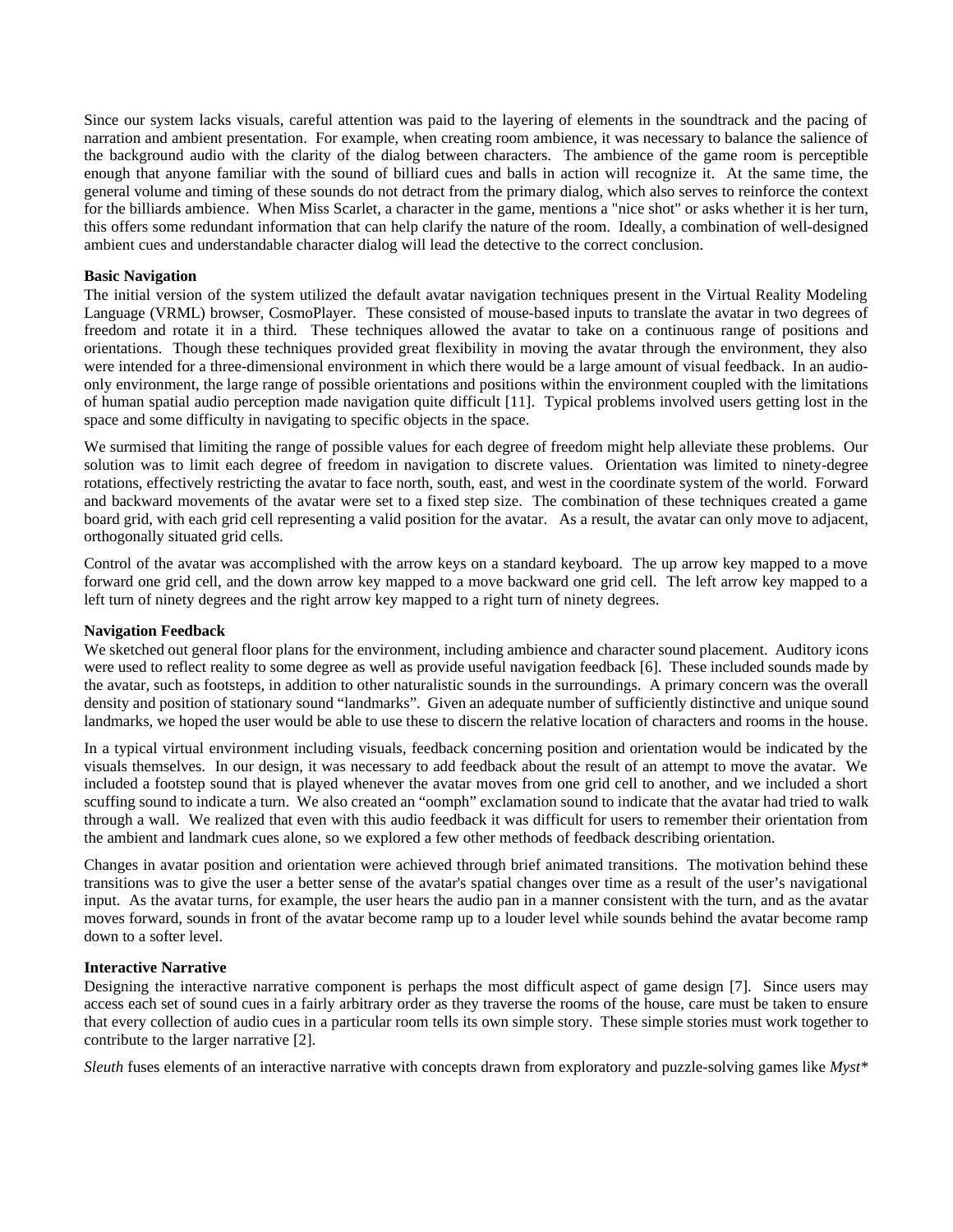and *The 7th Guest\**. Audio plays a critical role in several of the puzzles in *Myst*, such as providing the combination to open a lock, and serving as a sort of "audio compass" in an underground maze. *The 7th Guest* makes use of audio-visual cinematic cut-scenes to reveal pieces of the story of a haunted house as the user solves various puzzles. *Sleuth* is very exploratory in nature, but retains a cinematic, incremental storytelling quality in its audio vignettes. The ultimate goal of the game, however, is to solve a logic puzzle through the process of deduction. Through exploration of the audio environment of the house, the user acquires the information necessary to solve the puzzle. To motivate this exploration, there must be an engaging and well-crafted story at the heart of the game [7].

### **IMPLEMENTATION NOTES**

We implemented the environment using VRML 2.0, which supports basic spatialized audio dependent on the capabilities of the underlying hardware. In our prototype system, the output hardware was an Aureal Vortex 1 stereo soundcard that supported the A3D spatialized sound standard [1]. Spatialization with this set up seemed to be best achieved with a pair of closed-ear, high quality headphones. Using a VRML modeling tool, we created the room layouts and positioned the audio source objects. These objects represented room ambience and character dialogs. Proximity sensor objects in the VRML world were paired with the audio source objects to enable triggering of the sounds as the avatar entered different regions of the rooms. The characteristics of the audio source objects included the sound sample to be played, the direction, and the size and shape of the sound field that determines the attenuation of the sound over distance.

Though navigation was initially controlled via the built-in interface of the CosmoPlayer VRML browser, we eventually opted to utilize the External Authoring Interface (EAI) in VRML 2.0. The EAI provides an application programming interface (API) that allows a VRML world to be manipulated through method invocations in the Java programming language. This API gave us greater control over the interaction techniques that could be used with the VRML world.

# **EVALUATION**

Our goal in this evaluation of *Sleuth* was to examine the effectiveness of our design decisions in a qualitative manner. Seven subjects were asked to play *Sleuth*. Subjects were given a checklist of suspects, weapons, and rooms, and were asked to annotate a paper map of the space. The map showed only the relative layout of the rooms and doors and did not name the rooms. Subjects were asked to play until they felt they could make a guess based on their deductions; each game typically lasted one hour. We interviewed the subjects, with a focus on walking through the clues they used to make their guesses.



*Figure 1: Annotated map of room layout*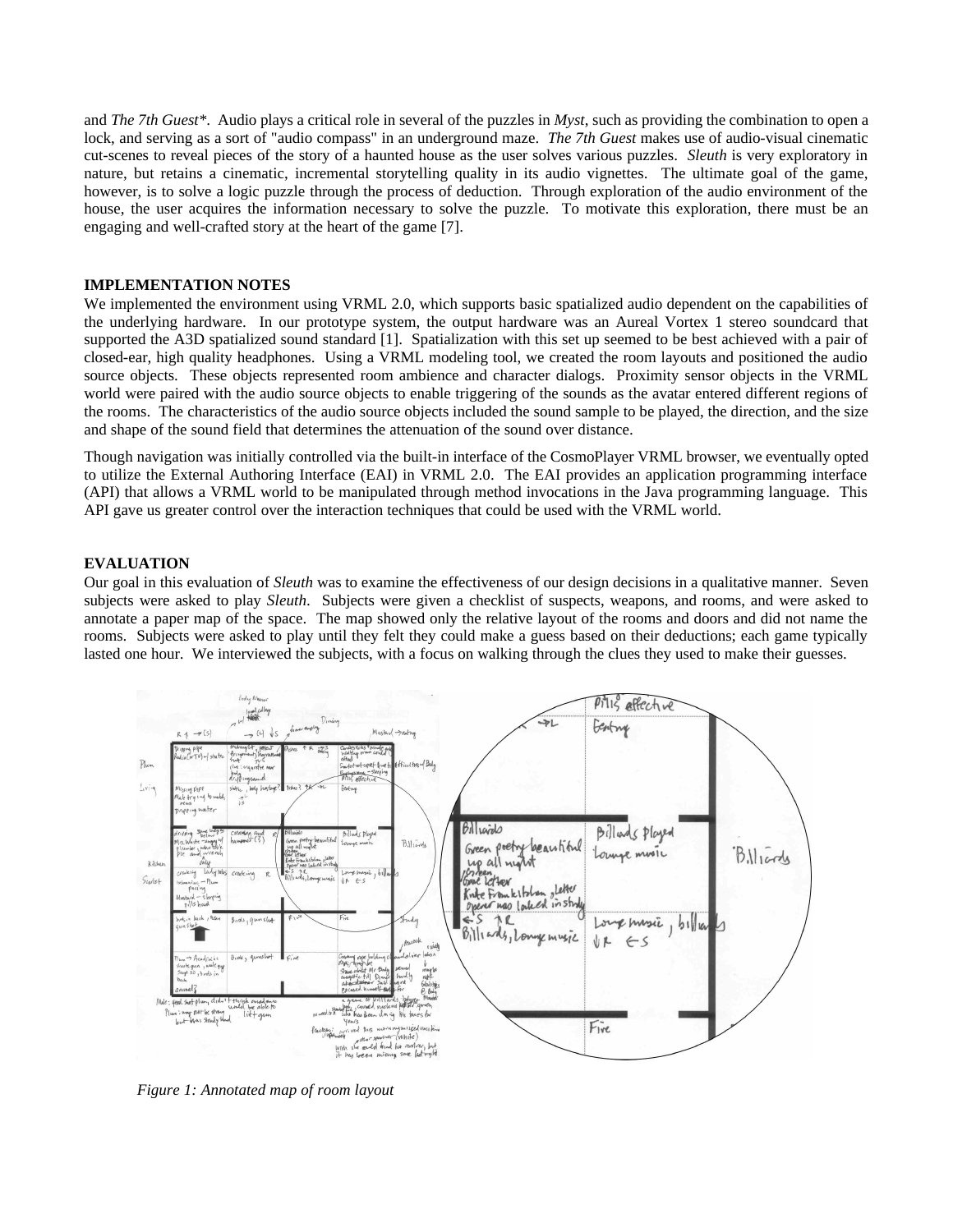In general, subjects greatly enjoyed the mystery, characters, and the audio-centric concept of the game. In all but one instance, subjects correctly guessed the suspect and weapon. Only two of the subjects correctly guessed the room. Of all the clues, those related to the room were the most subtle and involved indirect connections to the suspect and weapon.

Navigation feedback seemed sufficient, and most subjects felt that they knew where they were in the house for the entire game, though a few reported an initial disorientation. When lost, every subject reported using a technique of "bumping" into walls and comparing the results to the map to regain his or her bearings. We also discussed with the subjects the possible addition of a button to reset the avatar to the start position. This idea appealed to the few who reported initial disorientation, but seemed unnecessary to those who relied heavily on the map. Two subjects' maps contained significantly more annotations than the rest (*Figure 1*), and they also reported using a well-defined search pattern to move through the rooms.

Two types of difficulties related to the audio content arose: *differentiating speakers* in conversations where names were not spoken and *identifying rooms* with somewhat ambiguous ambiences. Differentiating speakers was an issue for the conversation in the dining room involving two male characters that also appear in the lounge. In the lounge they address each other by name, but in the dining room they do not. Though a few subjects claimed to enjoy the challenges of speaker recognition, many were simply confused by the lack of differentiation.

The difficulties in identifying rooms stemmed from the distinctiveness of the associated ambient cues. For example, though the kitchen contained a "dripping" leaky pipe, the presence of a television set confounded many subjects' attempts to identify the room. A distinctive, salient ambience was also essential for identification of a given room. Subjects demonstrated this concern by consistently identifying the living, dining and billiard rooms, but they had more difficulty identifying the subtle or non-characteristic ambiences of the lounge, study, and kitchen.

Interestingly, a number of subjects considered the motives of possible suspects. Though not one of the three explicit checklist items, we feel this activity illustrates the value placed on the narrative by subjects. One stated that he "ruled out" possible alternatives to his choice of suspect because "they didn't have convincing motives."

# **CONCLUSIONS**

We have presented a prototype for an immersive audio game called *Sleuth* and investigated solutions to the inherent challenges of navigating an audio virtual environment. We have also described our primary design issues, including cue design and identification, avoiding information overload, basic navigation techniques, navigation feedback, and the design of an interactive narrative. We feel that these key principles in the design of *Sleuth* will also be useful for the design of other types of audio games, particularly those with strong narrative components. Audio augmented reality gaming is already possible through a range of wearable computing and augmented reality technology [8], and we hope to apply our experiences with *Sleuth* to the design of such future games. Though our user population did not include any visually impaired individuals, our work might also be extended to complement the existing body of work in support and user interfaces for visually impaired persons. Further explorations will hopefully reveal more information useful to the design of audio-based user interfaces, especially for applications in the domains of wearable computing and augmented reality.

*\**Clue *is a registered trademark of Hasbro, Inc.,* Myst *is a registered trademark of Cyan, Inc.,* The 7th Guest *is a registered trademark of Virgin Games, Inc.*

# **ACKNOWLEDGMENTS**

We are extremely grateful for the help of Irwin Coleman III, Amy Mitchell, Steve Voida, the evaluation subjects, the Everyday Computing Lab and the GVU AudioLab.

### **REFERENCES**

1. A3D White Paper, Aureal, Inc., 1999. Available as: <http://www.aureal.com/newaureal/technology/whitepaper.asp>.